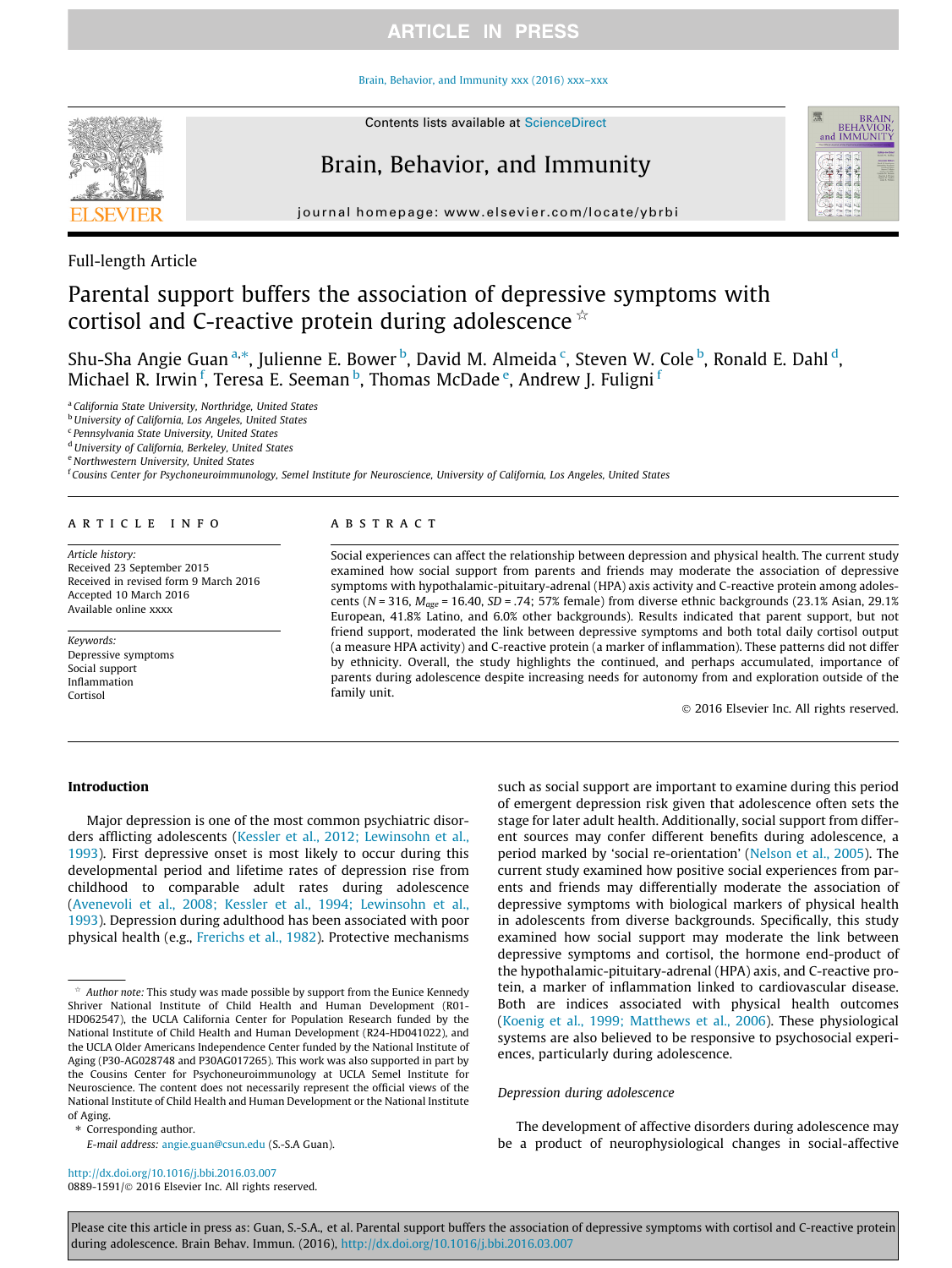processing during puberty (Byrne et al., 2015; Crone and Dahl, 2012; Nelson et al., 2005). Adolescents show heightened emotional responsiveness and physiological reactivity to social stimuli and experiences compared to adults (Monk et al., 2003; Sumter et al., 2010). Although negative interpersonal experiences in adolescence have been associated with depressive symptoms (La Greca and Harrison, 2005), positive social experiences such as social support may be protective (Lewinsohn et al., 1994; Stice et al., 2004; Windle, 1992).

#### Depression and the HPA axis

It is believed that neurobiological pathways may underlie the processes through which social experiences contribute to depression (Kendler et al., 1999; Müller and Schwarz, 2007). Social stressors that activate the HPA axis, leading to the release of glucocorticoids, have been associated with the development of depressive behaviors in animal models (Bodnoff et al., 1995). A recent meta-analysis of human data suggests that elevated corticotropin-releasing hormone and basal cortisol levels in the morning, noon and night are hallmarks of major depression among adults (Murri et al., 2014).

Among adolescents, pubertal onset may create a window of vulnerability and opportunity at the level of interactions between regulatory systems (e.g., stress regulation and affect dysregulation; Colich et al., 2015; Dahl and Gunnar, 2009). Adolescents who exhibit higher morning cortisol levels, greater rises in morning cortisol (i.e., cortisol awakening response [CAR]) and less efficient downregulation of cortisol across the day (i.e., flatter diurnal cortisol slopes [DCS]) tend to be at greater risk for having depression (Adam et al., 2010; Doane et al., 2013; Owens et al., 2014). The current study examined how social factors may moderate this link between depressive symptoms and HPA activity, especially during a transitional period of biological and social flux (Crone and Dahl, 2012).

#### Depression and inflammation

Depression also is often coupled with inflammation. Depressed adults exhibit higher levels of pro-inflammatory biomarkers like Creactive protein (CRP) and cytokines (e.g., IFN- $\alpha$ , IL-2) (for reviews see, Irwin and Miller, 2007; Raison et al., 2006). Direct administration of pro-inflammatory cytokines in healthy young adults and older adult patients undergoing immunotherapy can also induce sickness behaviors characteristic of depression such as sad mood, fatigue, sleep disturbance, attention/memory impairment and social withdrawal (Capuron et al., 2002; Reichenberg et al., 2001; Strike et al., 2004; Wright et al., 2005; Yirmiya et al., 2000).

Dysregulation of the HPA axis and immune system can interact with social experiences, strengthening a risk pathway over time. Although glucocorticoids may have immunosuppressive effects, feedback loops between the neuroendocrine and immune systems may become impaired within certain conditions such as chronic stress (Irwin and Miller, 2007; Miller et al., 2013; Pace et al., 2007; Raison and Miller, 2003; Slavich and Irwin, 2014). That is, chronic HPA activation may result in impaired glucocorticoidmediated inhibition of pro-inflammatory immune responses. This glucocorticoid resistance is one pathway that can lead to chronic inflammation and the persistence of depression-like symptoms. In addition to affecting HPA activity, growing evidence suggests that hormonal changes during puberty may be associated with increased risk for depression and inflammation, especially among chronically distressed youth (Byrne et al., 2015; Miller and Cole, 2012; Mitchell and Goldstein, 2014).

#### Social support as a buffer

Social support may be a protective coping mechanism that reduces the negative effects of stressful experiences on physiological processes and health outcomes in adults (Cohen and Wills, 1985; Seeman, 1996). Support may affect mental and physical health through dampening psychological and physiological reactivity to threatening or challenging events (Cohen and Wills, 1985; Seeman and McEwen, 1996; Uchino et al., 1996). Work examining the potential neurocognitive mechanisms suggest that greater social support may diminish activity in neural regions associated with pain, fear, distress and social separation, that then reduce cortisol and inflammatory reactivity (Eisenberger, 2013; Eisenberger and Cole, 2012; Eisenberger et al., 2007). These studies suggest that positive social experiences that signal social inclusion can alter perceptions of challenge and subsequent physiological responses.

Among older adults, high levels of social support may moderate the relationship between inflammation and depression (Capuron et al., 2004). However, not all studies have found a significant main or moderating effect of social support to physical health markers (McDade et al., 2006; Reblin and Uchino, 2008). Reblin and Uchino (2008) suggest that the lack of consistency may be due to differences in support measures across studies (e.g., in a single context or source, perceived or received). For example, perceptions of available support (perceived support) can be influenced by early family environments and, therefore, is oftentimes stable and related to personality factors (Uchino, 2009). Received support, on the other hand, may be more context-dependent and can cooccur with stressful life circumstances. That is, those who are more stressed may seek out greater support and close social network members may also begin to initiate support provision in times of need.

Additionally, the particular characteristics of sample populations (e.g., older adults, clinical samples) may shape the effects of social support in moderating risk pathways. Indeed, adult disease pathways that link depression and physiological processes themselves seem to vary across the lifespan (Andreoli et al., 1993; Bilbo and Schwarz, 2012; Bodnoff et al., 1995; Irwin and Miller, 2007; Murri et al., 2014). The impaired feedback loop in the neuroendocrine, central nervous and immune systems may begin to emerge and become strengthened during developmental periods such as adolescence, in which physiological systems are calibrating for what may be most adaptive in a particular context (Del Giudice et al., 2011; Low et al., 2013; Miller et al., 2013; Murri et al., 2014; Raison and Miller, 2003). This may be especially true for those with higher life stress and reduced capacity for coping. Despite the potential differences, little research has examined these links among adolescents.

In addition to biological changes, dramatic social changes occur during this period. Adolescence is often marked by growing social networks outside of the family unit. Given increased mobility and coupled with desires for autonomy and egalitarianism, adolescents can begin to exhibit a growing reliance on peers and increased conflict with parents (Brown, 1990; Erikson, 1968; Fuligni and Eccles, 1993; Furman and Buhrmester, 1992). The changes are often reflected in reported levels of social support (Furman and Buhrmester, 1992; Scholte et al., 2001). Yet few studies have compared important support sources during transitional developmental periods.

#### The current study

Overall, there appears to be a bidirectional, causal relationship of depression to HPA dysregulation and inflammation that gets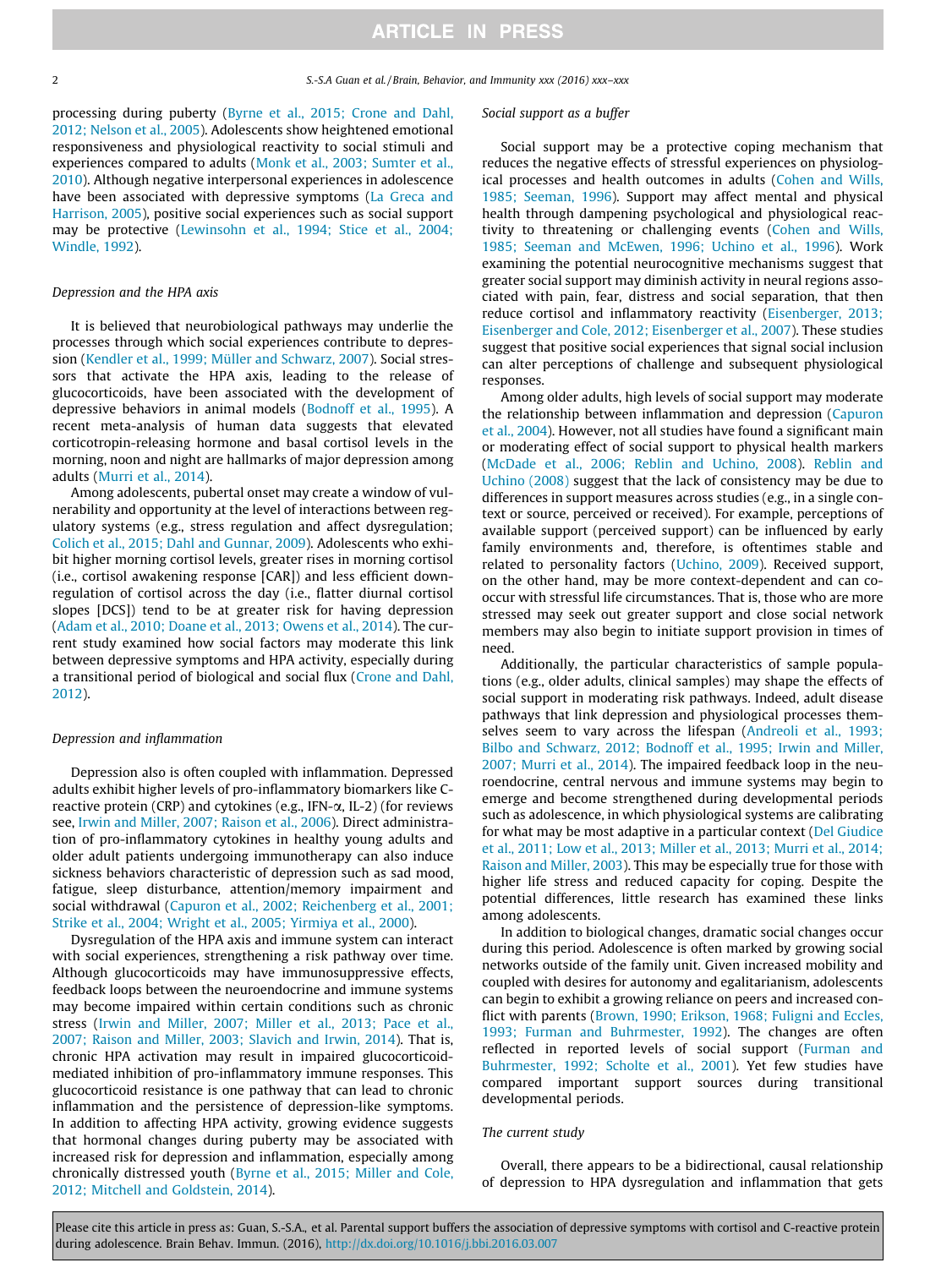strengthened over time. Positive social experiences, such as social support, may contribute to or disrupt this biological encoding. It is particularly important to examine factors that may moderate these pathways during adolescence given the heightened sensitivity of stress-response systems like the HPA axis and emergence of affective disorders during this developmental period. Despite this, little is known about how various social resources moderate the links of depression with HPA activity and inflammation among adolescents. To address this gap, the current study examined how social support from parents and friends may moderate the associations of depressive symptoms with HPA activity and inflammation among adolescents from diverse ethnic backgrounds. Specifically, this study aimed to examine (a) the link between depressive symptoms and daily cortisol output, (b) the link between depressive symptoms and CRP, and (c) the moderation of these relations by perceived social support from parents and friends.

### Method

### Participants

A total of 316 adolescents ( $M_{age}$  = 16.40, SD = .74; 57% female) from Asian (23.1%), European (29.1%), Latin American (41.8%) and other ethnic (6.0%) backgrounds were recruited though home mailings and oral presentations made in 10th and 11th grade classrooms in four high schools in the Los Angeles area. Adolescents' primary caregiver (89.5% biological mothers, 2.25% stepmother/ adoptive mother, and 8.25% other) reported their highest level of education from 1 = some elementary school to 11 = graduated from medical, law, or graduate school and the highest education level of the adolescent's second parent. Parent education was created by taking the mean of the standardized values of mother and father education ( $M = 7.19$ ,  $SD = 1.81$ ). Parents' average level of education was between trade or vocational school and some college. Oneway ANOVAs with Bonferroni comparisons indicated that individuals from Asian and Latin American families reported lower parent education levels than those from European and other backgrounds,  $F(3, 309) = 16.08, p < .001.$ 

## Procedures

Students who indicated interest in response to the mailing or school presentations were contacted and given more details about the study. Those who provided verbal parental consent were scheduled for a visit either at the participants' homes or at a local field research center. During this initial visit, adolescents provided anthropometric measures and completed a computer-assisted personal interview that included standard psychosocial measures and took approximately 1 h to complete. Translators fluent in Spanish and Chinese (Mandarin and Cantonese) were made available. Upon completion of the survey, finger-prick blood samples for CRP analysis were obtained on the same day. Participants were given athome saliva kits and were instructed to use the Salivette cotton swabs (Sarstedt, Numbrecht, Germany) at five time points across the next three consecutive days: (1) at wake, (2) 15 min after wake, (3) 30 min after wake, (4) before dinner, and (5) before bed. Participants were instructed to take their morning samples before brushing their teeth, drinking or eating anything. A stamping booklet and electronic time stamper (Dymo Corporation, Stamford, Connecticut) that imprinted the date and time was provided so that participants could record daily saliva collection and aid in compliance. They also reported wake times in daily diaries for each of the three days. Participants were sent text message reminders on their cellphones before each daily diary entry and cortisol sample. Adolescents were paid \$50.00 for their participation in the study.

Families were also mailed free movie tickets along with health reports that included information such as their body mass index (BMI).

#### Measures

#### Depressive symptoms

Symptoms of depression were assessed through a 20-item scale from the Center for Epidemiologic Studies Depression Scale (CES-D, Radloff, 1977). Participants were asked to report on how frequently  $(0 = rarely to 3 = most of the time)$  they felt a certain way (e.g., ''I was bothered by things that usually don't bother me," ''I felt lonely," "I felt that people disliked me") in the past month. Items were summed. Although a clinical cutoff of 16 has been used for adults, a cutoff of 28 may be more appropriate for adolescents (Radloff, 1991). Approximately 15.2% of participants scored 28 or above. Cronbach's  $\alpha$  was .80.

### Social support

Adapted from Furman and Buhrmester (1985, 2009), the measure asked participants to report how frequently in the past 12 months parents and friends provided informational, instrumental, and emotional support (i.e., How often [your parents/friends] given you advice about your future career plans? How often have [your parents/friends] given you assistance [money, transportation, etc.]? How often have [your parents/friends] expressed interest, respect, or care in you? and How often have the [your parents/friends] helped cheer you up when you were feeling down or upset?) on a scale from 1 (almost never) to 5 (almost always). Cronbach's alphas  $(\infty)$ for parent and peer support were .74 and .68, respectively.

#### Body mass index

Body mass index (BMI) controlled for abdominal fat, a prime source of inflammation. Interviewers assessed height and weight using a stadiometer and scale. BMI was calculated based on the Center for Disease Control (CDC) height and weight formula where weight in pounds was divided by squared height in inches and multiplied by 703.

#### **CRP**

Dried blood spots (DBS) were obtained the same day as anthropometric and psychosocial survey measures through a minimallyinvasive procedure in which the index finger is pricked with a lancet by the participants themselves or by an interviewer. Ten blood drops were allowed to fall onto filter paper without touching the paper. After collection, the samples were covered, dried overnight, and frozen in airtight containers at  $-80$  °C. CRP concentrations were assessed in the Laboratory for Human Biology Research at Northwestern University using a modified high-sensitivity enzyme immunoassay protocol with a lower detection limit of 0.028 mg/L (McDade et al., 2004). This assay was previously developed for DBS use and validated to produce results comparable to serumbased clinical methods. For each sample, one 3.2 mm disc of blood was punched out, eluted overnight at  $4^{\circ}$ C in 250 µL assay buffer, and then transferred to 100  $\mu$ L of eluate to the assay plate. To minimize between-assay variation, all samples were analyzed using a single lot of capture antibody, detection antibody, and calibration material. All samples were run in duplicate and intra- and inter assay-coefficients of variation were <6.4% and <9.3% respectively. Dried blood spots provide whole blood CRP concentrations that differ from values in serum due to the presence of lysed erythrocytes and associated matrix effects, therefore we generated a conversion formula by analyzing  $n = 51$  matched DBS and serum samples, collected for a prior assay validation study as recommended by previous research (McDade, 2014). DBS samples were analyzed using the same procedures, lot number and reagents, and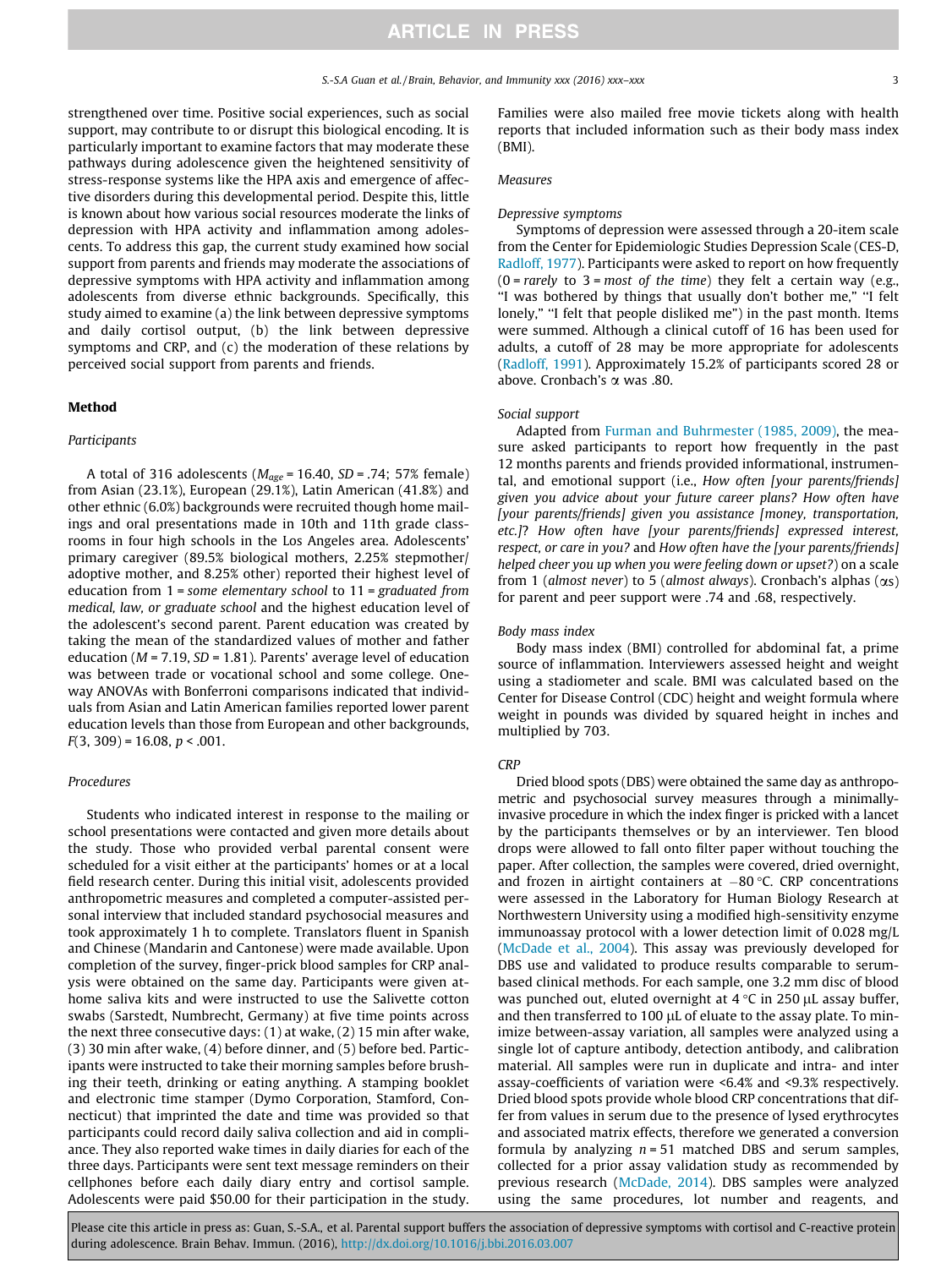technician as applied to the study DBS samples. Serum samples were analyzed for high sensitivity CRP in a high throughput clinical laboratory, on the Beckman Coulter Synchron DXC platform. The correlation between the DBS and serum values was high  $(r = .98)$ and the resulting Deming regression conversion formula was as follows: serum (mg/L) =  $1.84 \times DBS$  (mg/L). All analyses in the present paper used this formula to generate serum-equivalent values to facilitate comparisons with clinically relevant cut-off values (Pearson et al., 2003). The lower limit of detection for the assay 0.06 mg/L (serum equivalent).

Eleven participants had levels of CRP >10 mg/L, which is the recommended cut-off value for identifying acute elevations in CRP that do not represent chronic levels of inflammation (Pearson et al., 2003). These individuals were excluded from the analyses though inclusion of these participants in final models did not change results. Additionally, although the majority of participants provided blood drops (98.1%), six adolescents did not or could not provide blood samples and are not included in analyses. Finally, CRP values were log transformed to normalize data in final analyses.

#### Cortisol

Approximately 97.5% of participants ( $n = 308$ ) provided at least one saliva sample,  $96.2\%$  ( $n = 304$ ) provided saliva samples for at least one day, and 86.1% ( $n = 272$ ) provided all five samples on all three days. Samples were removed from analyses if cortisol values >60 nmol/L  $(n = 2)$  or if they were paired with noncompliant sampling time recording (e.g., reporting the same sampling time for all five samples within the same day,  $n = 2$ ) as in Stawski et al. (2013). Saliva samples were frozen and stored at  $-20$  °C until assay. After thawing, Salivettes were centrifuged at 3000 rpm for 5 min and salivary concentrations of cortisol were measured using a commercially available chemiluminescence-immunoassay with high sensitivity (IBL International, Hamburg, Germany). The intra- and inter-assay coefficients for cortisol were below 8%. Cortisol values were log transformed before analyses to normalize the data. Sampling times from the stamping booklet were converted into number of hours past midnight  $(M_{\text{wake}} = 7.80, SD = 1.47;$  $M_{15post-wake} = 8.06$ ,  $SD = 1.47$ ;  $M_{30post-wake} = 8.35$ ,  $SD = 1.45$ ;  $M_{dinner} = 19.04$ ,  $SD = 1.42$ ; and  $M_{beditime} = 22.84$ ,  $SD = 1.26$ ).

Daily cortisol output was assessed by calculating the area under the curve (AUC) relative to ground using all five log-transformed cortisol values (Pruessner et al., 2003). Average cortisol awakening response (CAR), that represents the normative rise in cortisol levels upon awakening, and average diurnal cortisol slope (DCS), that represents the decline in cortisol levels across the day, were also calculated (Stawski et al., 2013). The CAR was calculated by subtracting peak (30 min after wake) from wake values and dividing by the number of hours separating the two samples. The resulting values are positive, reflecting the rising rate of cortisol per hour in the morning. The DCS was calculated by subtracting bedtime from peak values and dividing by the number of hours between samples. The resulting values are negative, reflecting the rate of cortisol decline after the morning peak. Participants missing a relevant cortisol value or sampling time were also missing an AUC, CAR or DCS value for that particular day. Averaging these cortisol indices across the three sampling days increased the likelihood of obtaining at least one estimate of these parameters for each individual (AUC,  $n = 285$ ; CAR,  $n = 292$ ; DCS,  $n = 288$ ). Having sufficient values for one day was enough to be included in the analyses.

Average wake times in the 3 sample days may affect cortisol and were controlled for in cortisol AUC and slope analyses. Sampling times were controlled for in analyses of wake and bedtime cortisol levels. Additionally, a dummy-coded flag variable was created to indicate if a participant was noncompliant in providing samples on any of the 3 sampling days. Specifically, noncompliance

was defined as reporting less than exactly 15 min between sample 1 and 2 (.039% of samples), >20 min between sample 1 and 2 (.010%), <15 min between sample 1 and 3 (.002%), and >60 min between sample 1 and 3 (.002%) used to estimate the CAR. We used a conservative control in which individual participants were assigned a code of 1 if they had a non-compliant sample for any of the specified flags on any of the three sampling days. This noncompliance dummy-code was included as a control in models with cortisol. The inclusion of the noncompliance control did not change the results and was subsequently removed from the final models.

### Results

Table 1 shows that the sample was relatively healthy with low depressive symptoms and high average levels of parent and friend support. When DBS CRP values were converted to comparable serum levels (McDade et al., 2004), the majority of participants (69.6%) were in the clinically-defined low-risk range for serum CRP (<1 mg/L), 16.5% were borderline (1–3 mg/L), 8.5% were moderately high-risk (3.01–10 mg/L) and 3.5% were markedly high-risk (>10 mg/L). These values are comparable to other samples of adolescents (Ford et al., 2003; Lambert et al., 2004).

One-way ANOVAs with Bonferroni comparisons indicated adolescents from Latin American backgrounds had higher BMI than adolescents from Asian and European backgrounds, F(3, 309)  $= 6.07$ ,  $p < .001$ . Adolescents from Asian backgrounds reported lower levels of parent support compared to adolescents from European and Latin American backgrounds,  $F(3, 209) = 4.07$ ,  $p = .007$ . Females reported higher levels of depressive symptoms  $(M = 17.21, SD = 10.73$  vs.  $M = 13.70, SD = 9.91$  and friend support  $(M = 3.72, SD = .72$  vs.  $M = 3.54, SD = .79$  compared to males,  $ps < .05$ . They also had higher levels of cortisol AUC ( $M = 27.16$ ,  $SD = 7.49$  vs.  $M = 23.87$ ,  $SD = 7.62$ ), cortisol levels at waking  $(M = 2.77, SD = .45$  vs.  $M = 2.63, SD = .52$ ), and cortisol at bedtime  $(M = .63, SD = .68 \text{ vs. } M = .39, SD = .66) \text{ than males, } ps < .05$ respectively.

Bivariate correlations in Table 1 indicated that depressive symptoms were positively correlated with AUC  $(r = .19)$  and CAR  $(r = .14)$ . Parent support and friend support were not associated with CRP ( $rs = .05$ , .04, respectively) but friend support was positively correlated with AUC ( $r = .12$ ). Notably, CRP was not significantly related to any HPA outcome (AUC, wake, bedtime, CAR, DCS;  $rs = -.06$  to .02).

To examine the moderating role of social support in the associations of depressive symptoms with AUC and CRP, a series of hierarchical regressions were estimated. In Step 1, sociodemographics, BMI, depressive symptoms, parent or peer support, and other controlswere entered. In Step 2, the interaction between parent or friend support and depressive symptoms was entered. Constituent variables of the interaction terms were standardized into z-scores before they were entered into regression models for interpretation of the intercept and to reduce multicollinearity with interaction terms.

#### Predicting cortisol

Fig. 1 graphically represents the role of parental support over the entire diurnal rhythm. It shows the average cortisol levels of participants with low levels of parent support and depressive symptoms above and below the adolescent 28-cutoff across the sampling times in a day. Raw cortisol values were used for ease of interpretation and averages controlled for covariates in the final models (age, gender, ethnicity, parent education, BMI, and sampling time).

As shown in Table 2, females ( $b = 1.65$ ,  $SE = .47$ ) and individuals who reported higher depressive symptoms  $(b = 1.08, SE = .48)$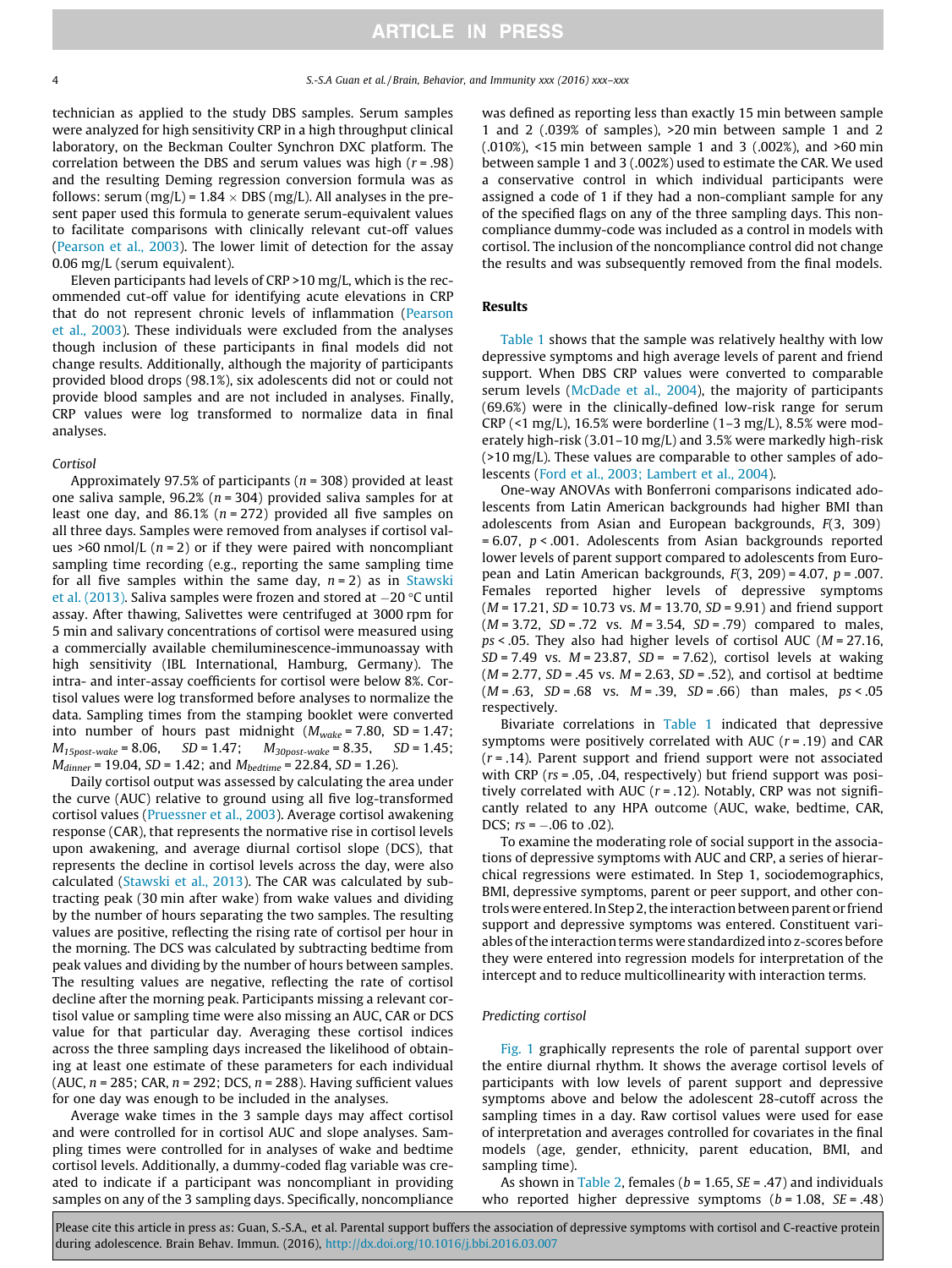### S.-S.A Guan et al. / Brain, Behavior, and Immunity xxx (2016) xxx–xxx 5

| Table 1                                                |
|--------------------------------------------------------|
| Descriptive data and correlations for study variables. |

| Variable                      | M      | <b>SD</b> |                          |                          | 4         |                     | 6                        |                          | 8                        | 9                   | 10                                    | 11                  |
|-------------------------------|--------|-----------|--------------------------|--------------------------|-----------|---------------------|--------------------------|--------------------------|--------------------------|---------------------|---------------------------------------|---------------------|
| 1. Parent Education           | 7.19   | 1.81      | $-.11$                   | $-.03$                   | .03       | .03                 | $-.17$ <sup>**</sup>     | .04                      | $-.07$                   | $-.04$              | .04                                   | $-.06$              |
| 2. Body Mass Index (BMI)      | 23.16  | 5.01      | $\overline{\phantom{0}}$ | .02                      | .00       | .01                 | $.45$                    | $-.03$                   | $-.02$                   | $-.02$              | $-.04$                                | .00                 |
| 3. Depressive Symptoms (0-60) | 15.70  | 10.51     |                          | $\overline{\phantom{0}}$ | $-.23$ ** | $-.06$              | .02                      | .19                      | $-.05$                   | .09                 | $.14$ <sup><math>\degree</math></sup> | $-.02$              |
| 4. Parent Support $(1-5)$     | 4.32   | .70       |                          |                          |           | $.24$ <sup>**</sup> | .05                      | .02                      | .11                      | .06                 | $-.05$                                | $-.01$              |
| 5. Friend Support (1-5)       | 3.64   | .75       |                          |                          |           |                     | .04                      | $.12$ <sup>'</sup>       | $-.01$                   | .08                 | .05                                   | .07                 |
| 6. Serum-equivalent CRP (log) | $-.77$ | 1.38      |                          |                          |           |                     | $\overline{\phantom{0}}$ | $-.06$                   | $-.03$                   | .06                 | $-.06$                                | .02                 |
| 7. Cortisol AUC               | 25.78  | 7.70      |                          |                          |           |                     |                          | $\overline{\phantom{0}}$ | .17                      | $.44$ <sup>**</sup> | $.40$ <sup>**</sup>                   | $.17***$            |
| 8. Wake Cortisol              | 2.71   | .49       |                          |                          |           |                     |                          |                          | $\overline{\phantom{0}}$ | .14                 | $-.47$ <sup>**</sup>                  | $-.15$ <sup>*</sup> |
| 9. Bedtime Cortisol           | .53    | .68       |                          |                          |           |                     |                          |                          |                          | -                   | $-.01$                                | $.62$ **            |
| <b>10. CAR</b>                | .46    | 1.10      |                          |                          |           |                     |                          |                          |                          |                     |                                       | $-.25$ **           |
| 11. DCS                       | $-.17$ | .06       |                          |                          |           |                     |                          |                          |                          |                     |                                       |                     |

 $p < .05$ .  $n < .01$ .

$$
P \sim 0
$$



Fig. 1. Average raw cortisol levels for participants who reported low parent support and depressive symptoms above (High CESD) and below (Low CESD) the adolescent CESD cutoff score of 28 across the sampling times in a day. All covariates from the final models in Table 2 are controlled for in the average cortisol values shown in the figure.

exhibited higher AUC levels. As shown in column 2, parent support interacted with depressive symptoms to predict AUC ( $b = -.97$ ,  $SE = .45$ ). Given the interaction, parent support was split at the standardized mean  $(z = 0)$  and follow-up regressions were estimated to examine the simple-effect associations between depressive symptoms and AUC for those high and low in parent support. Fig. 2 shows that for individuals who reported low levels of parent support, higher levels of depressive symptoms were significantly associated with higher daily total cortisol output  $(b = 2.37, SE = .72)$ . The association between depressive symptoms and AUC was not apparent for individuals with high levels of parent support ( $b = .26$ ,  $SE = .63$ ). In addition to this comparison of simple slopes for these groups of participants, analyses identifying regions of significance more precisely (Preacher et al., 2006) showed that slopes were non-significant between centered parental support values of  $z = .12-14.72$ . Simple slopes are significant outside of this region. Approximately 39.3% of participants had standardized parental support scores below and 60.7% had values above .12. Fig. 3a shows regions of significant and non-significant simple slopes of depressive symptoms to AUC at conditional values of parent support. Higher friend support was associated with higher AUC ( $b = .92$ ,  $SE = .44$ ), but friend support did not



Fig. 2. Association between depressive symptoms and AUC as a function of high and low parental support. Predicted values represented in the figure are based upon the final models in Table 2 and include all covariates.

Table 2

Stepwise hierarchical regression models predicting cortisol area under the curve from depressive symptoms, parent support and friend support.

|                                                                      | Parent Support             |                                            | Friend Support             |                                         |
|----------------------------------------------------------------------|----------------------------|--------------------------------------------|----------------------------|-----------------------------------------|
|                                                                      | Step 1                     | Step 2                                     | Step 1                     | Step 2                                  |
|                                                                      | b(SE)                      | b(SE)                                      | b(SE)                      | b(SE)                                   |
| Intercept                                                            | 25.56(0.84)                | 25.31(0.84)                                | 25.48(0.83)                | 25.46(0.83)                             |
| Age                                                                  | $-.37(0.46)$               | $-.36(0.46)$                               | $-.42(0.46)$               | $-.40(0.46)$                            |
| Gender                                                               | 1.59(0.47)                 | 1.65(0.47)                                 | 1.54(0.46)                 | 1.65(0.47)                              |
| Latino                                                               | .06(1.13)                  | .16(1.13)                                  | .15(1.13)                  | .14(1.13)                               |
| Asian                                                                | .30(1.31)                  | .32(1.30)                                  | .36(1.28)                  | .44(1.28)                               |
| Other                                                                | $-2.33(2.08)$              | $-2.41(2.06)$                              | $-2.19(2.06)$              | $-2.13(2.06)$                           |
| Parent Education                                                     | .41(0.48)                  | .45(0.48)                                  | .38(0.48)                  | .40(0.48)                               |
| BMI                                                                  | $-.31(0.46)$               | $-.25(0.45)$                               | $-.35(0.45)$               | $-.29(0.46)$                            |
| Depressive Symptoms                                                  | 1.24(0.48)                 | 1.10(0.48)                                 | 1.23(0.46)                 | 1.20(0.47)                              |
| Support<br>Average Wake Time<br>Depressive Symptoms $\times$ Support | .25(0.47)<br>$-1.62(0.47)$ | .34(0.47)<br>$-1.66(0.47)$<br>$-.97(0.45)$ | .92(0.44)<br>$-1.64(0.47)$ | .87(0.44)<br>$-1.68(0.47)$<br>.45(0.43) |

Note. Cortisol values were log-transformed before analyses. Gender was effect-coded such that males were coded -1 and females coded 1. European Americans were coded as the reference group for ethnicity. All other continuous predictors were mean-centered as z-scores.

 $\binom{p}{1}$  p < 0.05.

 $p < .01$ .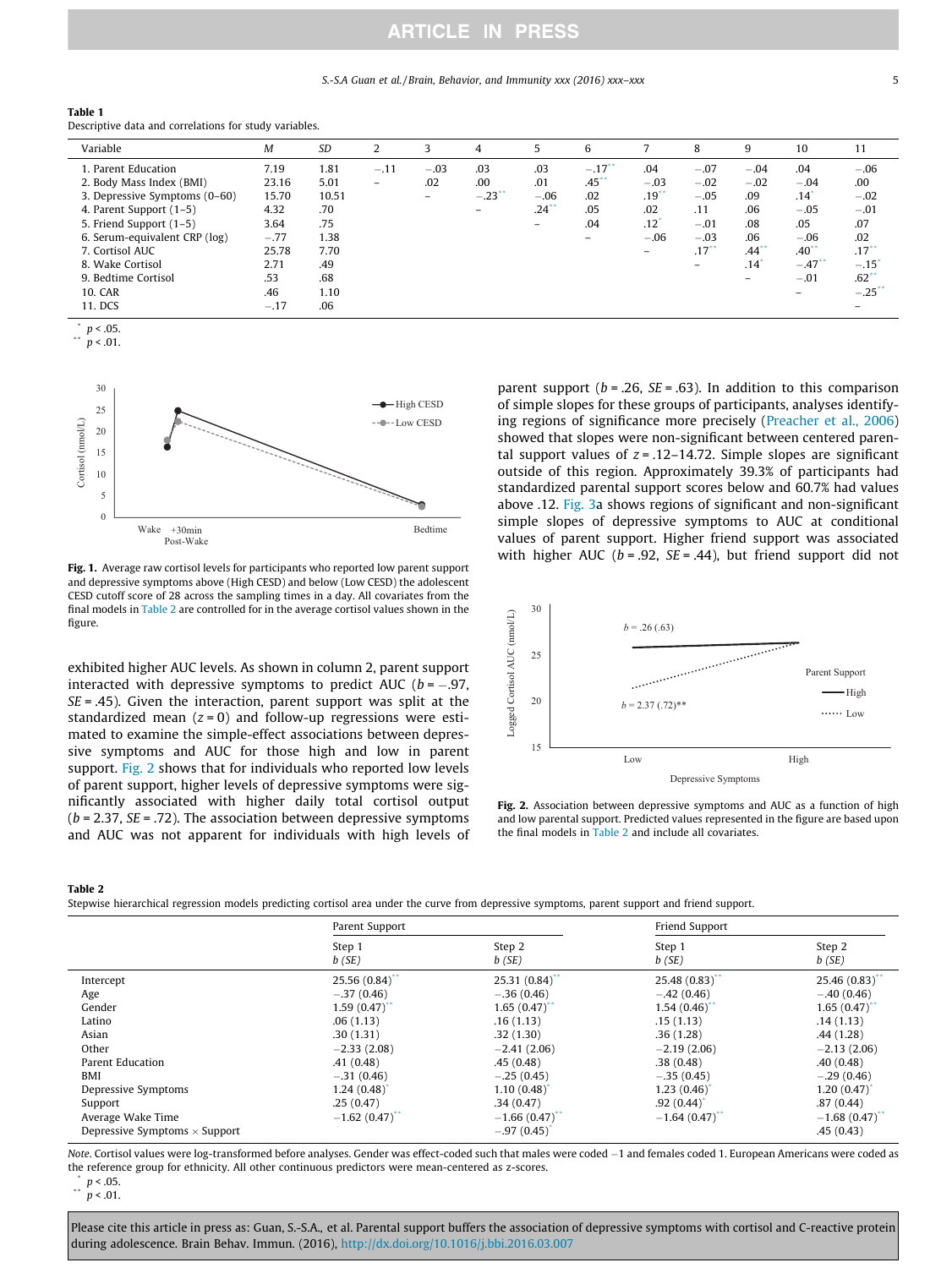6 S.-S.A Guan et al. / Brain, Behavior, and Immunity xxx (2016) xxx–xxx



Fig. 3. Graphs show simple slopes of depressive symptoms (CESD) to outcomes (y-axis) at continuous conditional values of parent support (x-axis) in black solid lines for (a) AUC and (b) serum-equivalent CRP. Confidence intervals around values are indicated by the red lines. Dashed black lines indicate separation of simple slope regions of significance from regions of non-significance at standardized and non-standardized values of parent support. (For interpretation of the references to colour in this figure legend, the reader is referred to the web version of this article.)

| Table 3                                                                                                                                     |
|---------------------------------------------------------------------------------------------------------------------------------------------|
| Stepwise hierarchical regression models predicting cortisol samples and slopes from depressive symptoms, parent support and friend support. |

|                                      | Waking         |             | Bedtime     |              | CAR                |                   | <b>DCS</b>  |                          |
|--------------------------------------|----------------|-------------|-------------|--------------|--------------------|-------------------|-------------|--------------------------|
|                                      | Parent         | Friend      | Parent      | Friend       | Parent             | Friend            | Parent      | Friend                   |
| Intercept                            | $2.77(.05)$ ** | 2.76(.05)   | .65(.08)    | .64(.08)     | $.43$ $(.12)^{**}$ | $.47$ $(.12)^{4}$ | $-.16(.01)$ | $-.17(.01)$ <sup>*</sup> |
| Age                                  | $-.03(.03)$    | $-.03(.03)$ | .02(.04)    | .02(0.04)    | $-.09(.07)$        | $-.09(.07)$       | .01(.00)    | .01(.00)                 |
| Gender                               | .08(.03)       | .09(.03)    | .12(.04)    | .13(.04)     | .10(0.07)          | .08(.07)          | .00(.00)    | .00(.00)                 |
| Latino                               | .00(0.07)      | .00(0.07)   | $-.20(.10)$ | $-.20(.10)$  | $-.09(.16)$        | $-.10(.17)$       | $-.01(.01)$ | $-.01(.01)$              |
| Asian                                | $-.15(.08)$    | $-.17(.08)$ | $-.15(.12)$ | $-.15(.12)$  | .10(.19)           | .13(.19)          | .00(.01)    | .00(0.01)                |
| Other                                | $-.20(.13)$    | $-.19(.13)$ | $-.35(.18)$ | $-.33(.18)$  | .05(.30)           | .07(.31)          | $-.02(.02)$ | $-.02(.02)$              |
| Parent Education                     | $-.04(.03)$    | $-.04(.03)$ | $-.04(.04)$ | $-.03$ (.04) | .06(.07)           | .05(.07)          | $-.01(.00)$ | $-.01(.00)$              |
| BMI                                  | $-.04(.03)$    | $-.04(.03)$ | $-.03(.04)$ | $-.03(.04)$  | $-.01(.07)$        | $-.02(.07)$       | .00(.00)    | .00(.00)                 |
| Depressive Symptoms                  | $-.02(.03)$    | $-.04(.03)$ | .05(.04)    | .04(.04)     | .09(.07)           | .13(0.07)         | .00(.00)    | .00(.00)                 |
| Average Sampling/Wake Time           | $-.04(.03)$    | $-.05(.03)$ | .05(.04)    | .04(.04)     | $-.11(.07)$        | $-.09(.07)$       | $-.01(.00)$ | $-.01(.00)$              |
| Support                              | .03(0.03)      | $-.01(.03)$ | .04(.04)    | .04(.04)     | .00(0.07)          | .06(.07)          | .00(.00)    | .00(.00)                 |
| Depressive Symptoms $\times$ Support | .02(.03)       | .00(.03)    | .02(.04)    | .04(.04)     | $-.18(.06)$        | .01(.06)          | .01(.00)    | .01(.00)                 |

Note. Step 2 results shown. Cortisol outcomes are averages and from logged cortisol values. Each support source was modeled separately. Waking = cortisol level at wake sample. Before bed = cortisol level at before bedtime sample. CAR = cortisol awakening response. DCS = diurnal cortisol slope. Sample time was controlled in analyses of waking and bedtime cortisol levels analyses. Wake time was controlled in models of CAR and DCS. Support and depressive symptoms were mean-centered as z-scores.

 $\binom{p}{1}$  p < .05.  $p < .01$ .

significantly moderate the association between depressive symptoms and AUC ( $b = .45$ ,  $SE = .43$ ). Follow-up three-way interactions by ethnicity and gender were not significant.

In order to examine elements of the diurnal rhythm of cortisol that contribute to AUC, similar regressions were modeled to predict waking cortisol, bedtime cortisol, CAR, and DCS. As shown in Table 3, parent support did not moderate the association between depressive symptoms and single-sample cortisol levels (i.e., waking  $[b = .02, SE = .03]$ , bedtime  $[b = .02, SE = .04]$ ), but did significantly moderate the relationship between depressive symptoms and cortisol slope values (i.e., CAR  $[b = -.18, SE = .06]$ , DCS  $[b = .01, SE = .00]$ ). The sample was split at the standardized mean and follow-up regressions were estimated to examine the simple-effect associations between depressive symptoms with CAR and DCS for those high and low in parent support. Results indicated that among adolescents who reported low levels of parent support, higher depressive symptoms were associated with a steeper CAR ( $b = .37$ , SE = .12,  $p = .002$ ). There was no association between depressive symptoms and CAR among those with high levels of parental support ( $b = -.07$ ,  $SE = .08$ ,  $p = .383$ ). Analyses identifying regions of significance showed that slopes were nonsignificant between centered parental support values of  $z = -.25$ to 2.60. Approximately 26.58% of participants had standardized

parental support levels below -.25. Depressive symptoms were not associated with a steeper DCS for those who were higher or lower than average in parent support ( $bs = .01$ ,  $-.01$ ,  $SEs = .01$ ,  $ps = 0.215, 0.267$ , respectively), even though the slopes were in opposite directions and the original interaction term was significant. Analyses identifying regions of significance showed that slopes were non-significant between centered parental support values of  $z = -1.10$  to 1.49.

#### Predicting C-reactive protein

As shown in Table 4, older adolescents and those with higher BMI exhibited higher CRP levels (bs = .27–.62, SEs = .07–.08). As with AUC, parent support interacted with depressive symptoms to predict CRP ( $b = -.20$ , SE = .07). Again, parent support was split at the standardized mean  $(z = 0)$  and follow-up regressions were estimated to examine the simple-effect associations between depressive symptoms and CRP for those high and low in parent support. Fig. 4 shows that higher levels of depressive symptoms were associated with higher levels of CRP for individuals who reported low levels of parent support ( $b = .27$ ,  $SE = .10$ ). This association was not significant for individuals who reported high levels of parent support ( $b = -.15$ ,  $SE = .10$ ). CRP values in Fig. 4 are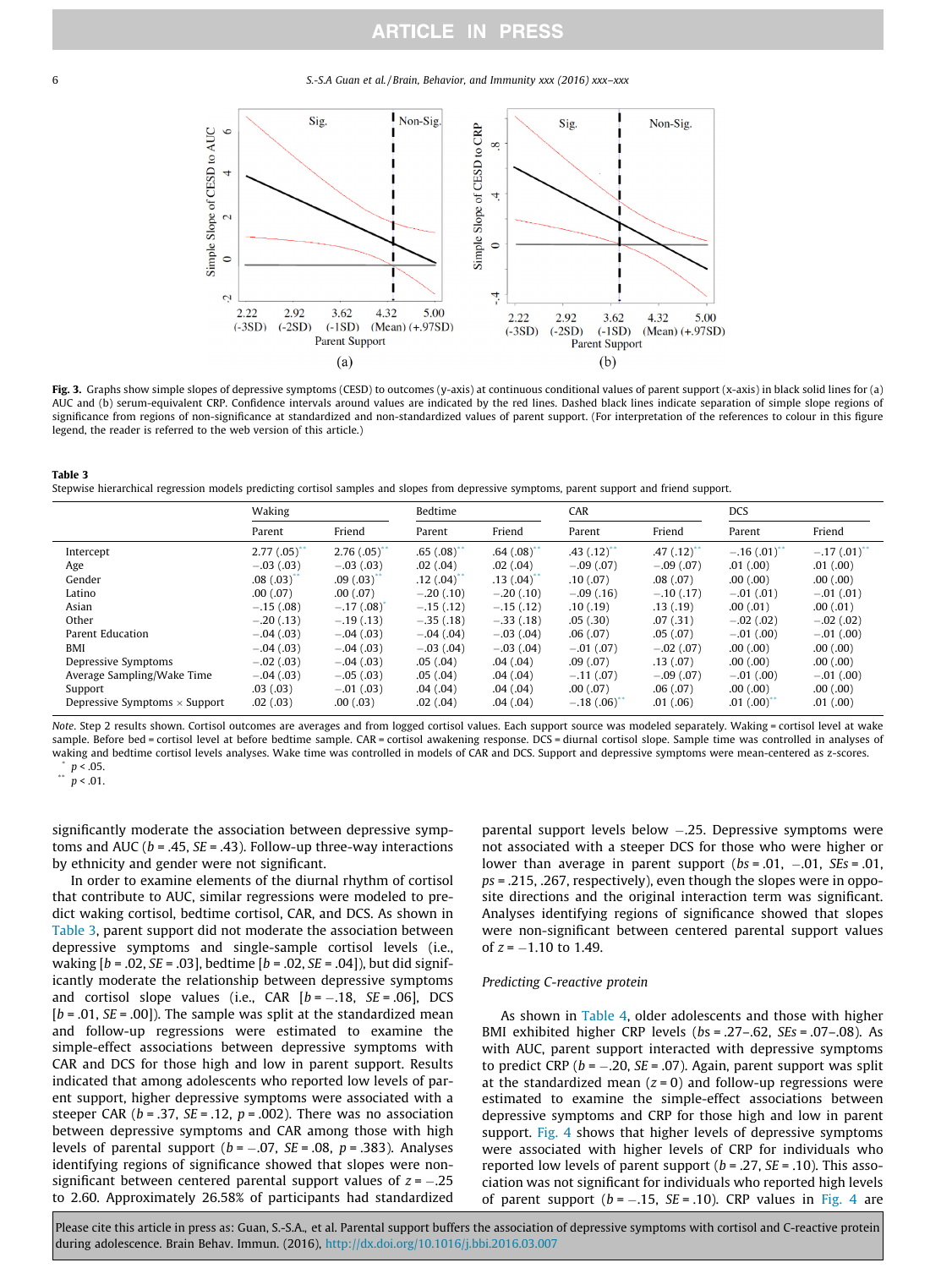#### S.-S.A Guan et al./Brain, Behavior, and Immunity xxx (2016) xxx–xxx 7

#### Table 4

Stepwise hierarchical regression models predicting serum-equivalent C-reactive protein from depressive symptoms, parent support and friend support.

|                                      | Parent Support  |                 | Friend Support          |                          |
|--------------------------------------|-----------------|-----------------|-------------------------|--------------------------|
|                                      | Step 1<br>b(SE) | Step 2<br>b(SE) | Step 1<br>b(SE)         | Step 2<br>b(SE)          |
| Intercept                            | $-.67(.14)$     | $-.73$ $(.14)$  | $-.67(.14)$             | $-.67(.14)$ <sup>*</sup> |
| Age                                  | .27(.07)        | .28(.07)        | $.27(.07)$ <sup>*</sup> | .27(.07)                 |
| Gender                               | .06(.08)        | .07(.07)        | .06(.08)                | .06(.08)                 |
| Latino                               | $-.08(.19)$     | $-.06(.19)$     | $-.07(.19)$             | $-.08(.19)$              |
| Asian                                | $-.27(.21)$     | $-.25(.21)$     | $-.28(.21)$             | $-.28(.21)$              |
| Other                                | .09(.33)        | $-.05(.32)$     | .10(0.33)               | .10(0.33)                |
| Parent Education                     | $-.15(.08)$     | $-.15(.08)$     | $-.15(.08)$             | $-.15(.08)$              |
| BMI                                  | $.60(.08)^*$    | .62(.08)        | .60(.08)                | .60(.08)                 |
| Depressive Symptoms                  | .03(.08)        | .01(.08)        | .03(.07)                | .03(.07)                 |
| Support                              | .03(.08)        | .06(.08)        | .02(.07)                | .02(.07)                 |
| Depressive Symptoms $\times$ Support |                 | $-.20(.07)$     |                         | $-.03(.06)$              |

Note. Converted CRP serum values were log-transformed before analyses. Gender was effect-coded such that males were coded -1 and females coded 1. European Americans were coded as the reference group for ethnicity. All other continuous predictors were mean-centered as z-scores.

 $p < .01$ .



Fig. 4. Association between depressive symptoms and serum-equivalent CRP as a function of high and low parental support. Predicted values represented in the figure are based upon the final models in Table 4 and include all covariates.

non-logged for ease of interpretation. Additional analyses more precisely identifying regions of significance (Preacher et al., 2006) also indicated that slopes were non-significant between centered parental support values of  $z = -.83$  to 1.29. Approximately 77.85% of participants had standardized parental support scores above and 22.15% had values below  $-.83$ . Fig. 3b shows regions of significant and non-significant simple slopes of depressive symptoms to CRP at conditional values of parent support. Friend support was not significantly related to CRP and did not moderate the association of depression with CRP ( $b = -.03$ ,  $SE = .06$ ). Followup three-way interactions by ethnicity and gender were not significant.

#### Discussion

The current study examined how social support from parents and friends may differentially buffer the link between depressive symptoms and biological markers of physical health during adolescence. Results indicated that parent support, but not friend support, moderated the links of depressive symptoms with HPA measures and CRP. Specifically, for adolescents who received low parent support, increasingly high levels of depressive symptoms were associated with increasingly higher cortisol output and inflammation. Additional analyses of diurnal cortisol indicate that this buffering was apparent for dynamic indices of daily output, particularly the CAR, but not for levels at singular time points (cortisol levels at wake and at bedtime). These findings are consistent with prior research that suggests that steeper morning rises are associated with subsequent episodes of major depression among adolescents (Adam et al., 2010). The results here suggest that these patterns do not emerge for adolescents who received high parent support. Additionally, support from friends did not moderate these links.

The present study suggests that social support may be a particularly important coping mechanism to examine during adolescence in addition to other forms of coping (Low et al., 2013). Stress and depression during sensitive developmental periods may epigenetically increase glucocorticoid and pro-inflammatory gene expression (Miller et al., 2009; Nusslock and Miller, 2015). Experiences that suggest social disconnection can be perceived as a survival threat and strengthen this biological imprinting (Eisenberger and Cole, 2012). Positive experiences that disconfirm this threat of social exclusion and instead convey a sense of safety may disrupt these processes. The results here underscore the continued, and perhaps accumulated, importance of positive experiences with parents during adolescence (Fuligni and Eccles, 1993; Galambos et al., 2003; Helsen et al., 2000). These findings are in line with prior work showing that parents and peers may function independently of one another (Furman and Buhrmester, 1985; Helsen et al., 2000) and that positive relationships with parents may be particularly effective in promoting mental well-being during this developmental period (Lewinsohn et al., 1994; Stice et al., 2004; Windle, 1992).

Parent support did not moderate the association between depressive symptoms and cortisol levels at single time points (i.e., awakening, bedtime), but did significantly moderate the relationship between depressive symptoms and cortisol changes across the day (i.e., CAR, DCS). Inspection of the slopes for adolescents high and low in parent support suggested that the differential association was most evident for the CAR, where higher depressive symptoms were associated with a steeper CAR for those who reported low levels of parent support. That is, for those with low levels of parent support, group differences in cortisol levels, which were not apparent at time of awakening, began to emerge at 30 min after awakening. These high values in the morning slope may have affected the decline slope across the day. These differences in the morning CAR may also have contributed to the AUC measure and results. The link between depressive symptoms and the CAR for those low in parental support is consistent with work suggesting that the CAR may be a better indicator of future depression than other diurnal cortisol measure like morning and bedtime levels, total output across a day, and DCS (Adam et al., 2010).

 $p < .05$ .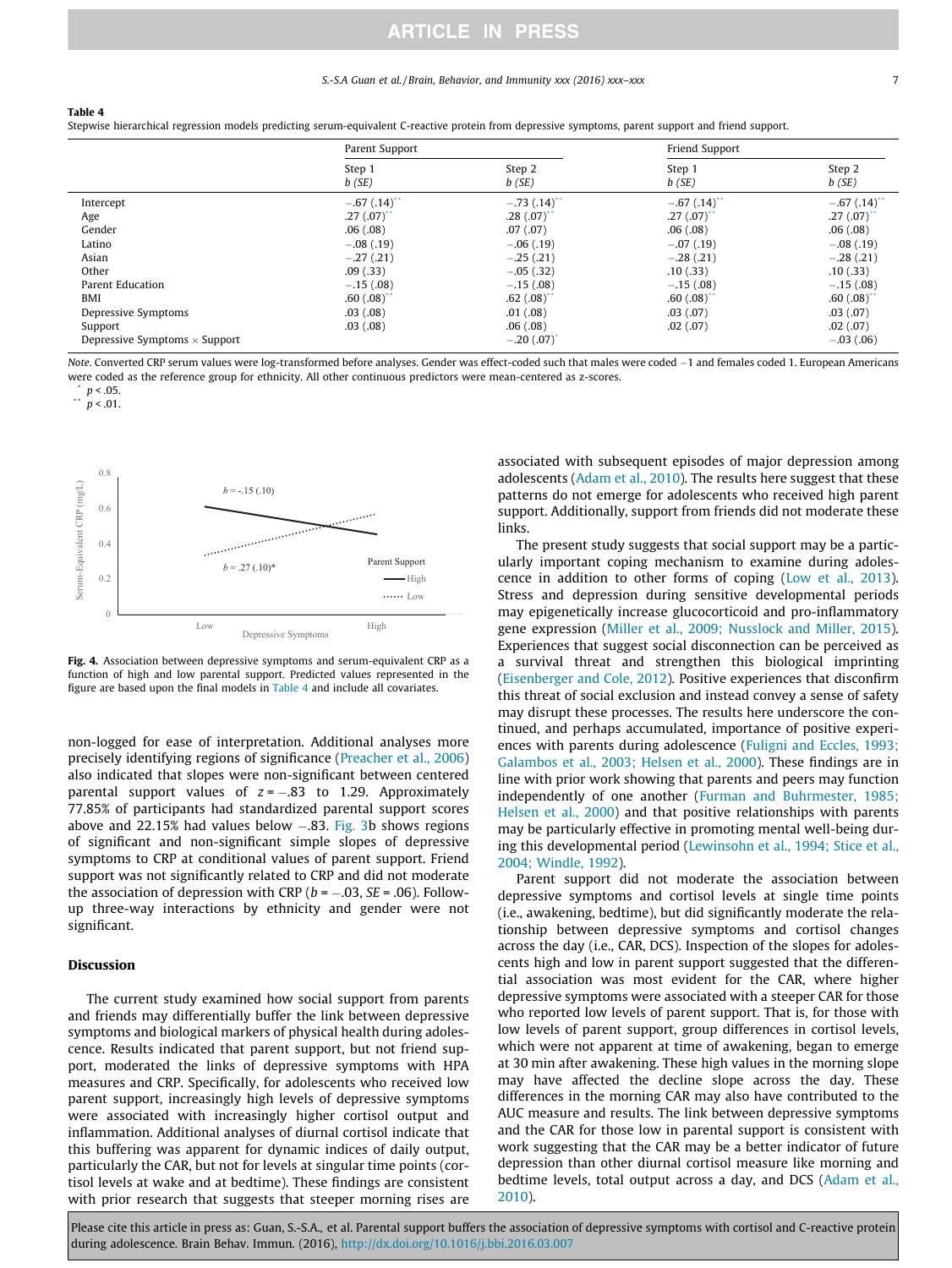Unexpectedly, higher friend support was associated with higher cortisol AUC. Also, the form of the parental support interaction in Fig. 2 suggested that adolescents low in depressive symptoms and high in parental support had higher AUC. These findings are intriguing considering that social support is believed to be related to positive health outcomes. This may be reflective of greater needs for support due to other individual differences and earlier experiences not measured in our study. For example, received support, as measured here, can be more context-dependent compared to perceived support, support that one feels is available but has not or does not need to be enacted (Uchino, 2009). That is, high levels of received support may be associated with higher levels of perceived stress and the need to ask for support, reflecting individuals who are actively adapting to their immediate environment. The finding for friend support may also highlight the greater potential for interpersonal conflict in interactions with peers (e.g., Rook, 1990). Whereas parents are perceived as more reliable sources of support, friendships are more likely to change over time and include elements of both acceptance and rejection (e.g., Stice et al., 2004). Moreover, although parent and friend support are positively correlated, they may act as separate and compensatory resources. That is, adverse childhood experiences and contentious parent-child relationships at home may lead to higher HPA activity and motivate adolescent reliance on friend support (Heim et al., 2000; Tarullo and Gunnar, 2006). Additionally, although the current study did not measure childhood maltreatment, childhood trauma might be a risk factor for depression during adolescence (Brown et al., 1999; Tarullo and Gunnar, 2006). The crosssectional nature of this study precludes explanations and conclusions about directionality. Longitudinal analyses in the future would help disentangle the relationships found here.

Parent support also moderated the relationship between depression and CRP. This is consistent with prior work that suggests that sources of support vary in their moderation of distress to inflammation (Nakata et al., 2014) and that familial sources of support may be particularly important (Uchino et al., 1996). As with patterns of AUC, the interaction in Fig. 4 suggested that those high in parental support and low in depressive symptoms had higher CRP. It is important to note that CRP values for both high and low parental support groups were in the low risk category. Additionally, although similar patterns emerged in the relationship between depressive symptoms to HPA indicators and inflammation, CRP was notably not correlated with any of the HPA outcomes. This may be a feature of our healthy sample of young individuals. However, the association between higher depressive symptoms and higher CRP for those with low parent support may indicate the origins of an association that gets solidified in adulthood. In this way, the current study may contribute to our knowledge about the factors that disrupt or strengthen the coupling of depression and biological mechanisms linked to the development of physical health conditions.

It is believed that childhood stressors may be linked with inflammation in adulthood by promoting the formation of what Nusslock and Miller (2015) call a neuroimmune ''pipeline" or "network," in which pro-inflammatory signaling pathways between the brain and body are strengthened. Chen et al. (2011), for example, found that adults who experienced low SES early in their lives (an early stressor) who also experienced high maternal warmth had reduced pro-inflammatory profiles compared to those who experienced low maternal warmth. With regard to depressive symptoms, Miller and Cole (2012) found the clustering of depression and inflammation for individuals who had experienced childhood adversity but not in those who had not. Danese et al. (2011) similarly found higher CRP in children who reported depression and experienced maltreatment compared to those who reported depression alone or maltreatment alone. The current study aligns with this prior research in finding that the association between depressive symptoms to hormonal dysregulation and inflammation is more evident in adolescents who reported low parent support compared to those who reported high parent support.

It is possible that the construct of self-reported parent support examined here may be biased by depressive symptoms themselves (e.g., depressed individuals may perceive lower levels of support compared to non-depressed individuals) or tapping into other protective factors, such as family cohesion or parenting style, that have been associated with mental health outcomes (Farrell and Barnes, 1993; Galambos et al., 2003; Uchino, 2009). Current mental health and early family experiences may contribute to creating ''positive psychosocial profiles" that predispose individuals to perceive more support from others, more effectively use coping strategies, and otherwise alter the mechanisms through which social support affects health (Uchino, 2009). Therefore, future studies would benefit from examining other family and peer factors that may moderate adolescent health risk.

Other limitations with the scales used in the current study should be noted. The depressive symptoms measure in this study was not a diagnostic measure of clinical depression and the results reflect associations among a relatively healthy population of adolescents. Also, we focused on a functional measure of social support (e.g., instrumental, emotional support) rather than structural (e.g., number of friends, frequency of contact) and this may contribute to the heterogeneity of results across the literature (Uchino et al., 2012, 1996). Given the strong link between social integration to mortality (Berkman and Syme, 1979; House et al., 1988; Seeman, 1996), other behavioral mechanisms that link social relationships to health bear examination.

Despite the limitations, this study contributes to the literature in showing that the importance of parent support for diverse groups of adolescents may extend to physical well-being as well as mental well-being. It also contributes to our knowledge about the factors that may influence the coupling of depression and biological mechanisms under chronic stress. Together, these results support prior research on the important role of parental factors on adolescent health despite social network changes and growing autonomy concerns during this period.

#### References

- Adam, E.K., Doane, L.D., Zinbarg, R.E., Mineka, S., Craske, M.G., Griffith, J.W., 2010. Prospective prediction of major depressive disorder from cortisol awakening responses in adolescence. Psychoneuroendocrinology 35 (6), 921–931.
- Andreoli, A.V., Keller, S.E., Rabaeus, M., Marin, P., Bartlett, J.A., Taban, C., 1993. Depression and immunity: age, severity, and clinical course. Brain Behav. Immun. 7 (4), 279–292.
- Avenevoli, S., Knight, E., Kessler, R.C., Merikangas, K.R., 2008. Epidemiology of depression in children and adolescents. Handb. Depress. Child. Adolesc., 6
- Berkman, L.F., Syme, S.L., 1979. Social networks, host resistance, and mortality: a nine-year follow-up study of Alameda County residents. Am. J. Epidemiol. 109 (2), 186–204.
- Bilbo, S.D., Schwarz, J.M., 2012. The immune system and developmental programming of brain and behavior. Front. Neuroendocrinol. 33 (3), 267–286.
- Bodnoff, S.R., Humphreys, A.G., Lehman, J.C., Diamond, D.M., Rose, G.M., Meaney, M. J., 1995. Enduring effects of chronic corticosterone treatment on spatial learning, synaptic plasticity, and hippocampal neuropathology in young and mid-aged rats. J. Neurosci. 15 (1), 61–69.
- Brown, B.B., 1990. Peer groups and peer cultures. In: Feldman, S.S., Glen, G.R. (Eds.), At the Threshold: The Developing Adolescent. Harvard University Press, Cambridge, MA, pp. 171–196.
- Brown, J., Cohen, P., Johnson, J.G., Smailes, E.M., 1999. Childhood abuse and neglect: specificity of effects on adolescent and young adult depression and suicidality. J. Am. Acad. Child Adolesc. Psychiatry 38 (12), 1490–1496.
- Byrne, M.L., O'Brien-Simpson, N.M., Mitchell, S.A., Allen, N.B., 2015. Adolescentonset depression: are obesity and inflammation developmental mechanisms or outcomes? Child Psychiatry Hum. Dev., 1–12
- Capuron, L., Ravaud, A., Neveu, P., Miller, A.H., Maes, M., Dantzer, R., 2002. Association between decreased serum tryptophan concentrations depressive symptoms in cancer patients undergoing cytokine therapy. Mol. Psychiatry 7 (5), 468–473.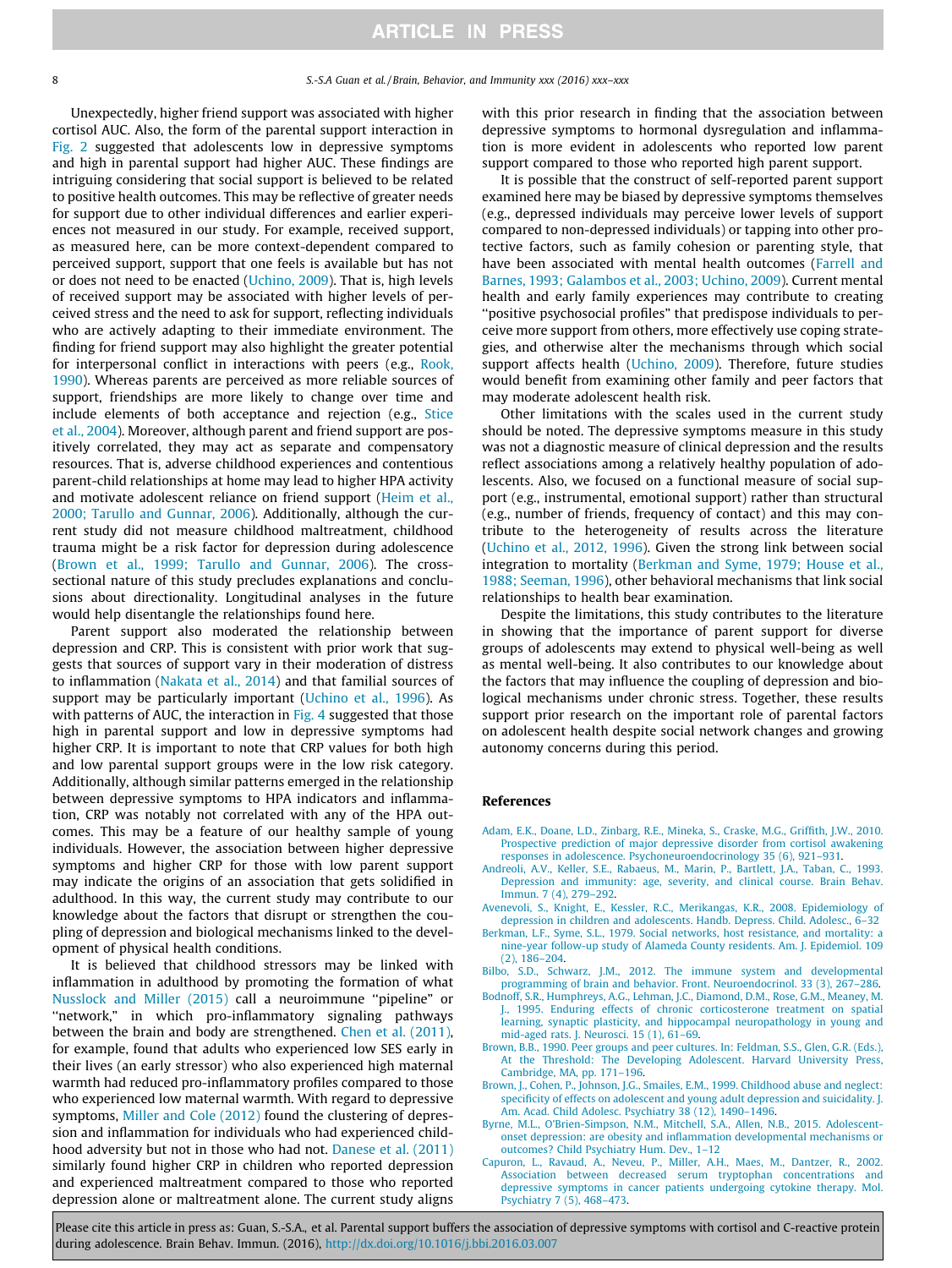#### S.-S.A Guan et al. / Brain, Behavior, and Immunity xxx (2016) xxx–xxx 9

- Capuron, L., Ravaud, A., Miller, A.H., Dantzer, R., 2004. Baseline mood and psychosocial characteristics of patients developing depressive symptoms during interleukin-2 and/or interferon-alpha cancer therapy. Brain Behav. Immun. 18 (3), 205–213.
- Chen, E., Miller, G.E., Kobor, M.S., Cole, S.W., 2011. Maternal warmth buffers the effects of low early-life socioeconomic status on pro-inflammatory signaling in adulthood. Mol. Psychiatry 16 (7), 729–737.
- Cohen, S., Wills, T.A., 1985. Stress, social support, and the buffering hypothesis. Psychol. Bull. 98 (2), 310.
- Colich, N.L., Kircanski, K., Foland-Ross, L.C., Gotlib, I.H., 2015. HPA-axis reactivity interacts with stage of pubertal development to predict the onset of depression. Psychoneuroendocrinology 55, 94–101.
- Crone, E.A., Dahl, R.E., 2012. Understanding adolescence as a period of social– affective engagement and goal flexibility. Nat. Rev. Neurosci. 13 (9), 636–650.
- Dahl, R.E., Gunnar, M.R., 2009. Heightened stress responsiveness and emotional reactivity during pubertal maturation: implications for psychopathology. Dev. Psychopathol. 21 (01), 1–6.
- Danese, A., Caspi, A., Williams, B., Ambler, A., Sugden, K., Mika, J., Arseneault, L., 2011. Biological embedding of stress through inflammation processes in childhood. Mol. Psychiatry 16 (3), 244.
- Del Giudice, M., Ellis, B.J., Shirtcliff, E.A., 2011. The adaptive calibration model of stress responsivity. Neurosci. Biobehav. Rev. 35 (7), 1562–1592.
- Doane, L.D., Mineka, S., Zinbarg, R.E., Craske, M., Griffith, J.W., Adam, E.K., 2013. Are flatter diurnal cortisol rhythms associated with major depression and anxiety disorders in late adolescence? The role of life stress and daily negative emotion. Dev. Psychopathol. 25 (03), 629–642.
- Eisenberger, N., 2013. The pain of social disconnection: examining the shared neural underpinnings of physical and social pain. Nat. Rev. Neurosci.
- Eisenberger, N., Cole, S.W., 2012. Social neuroscience and health: neurophysiological mechanisms linking social ties with physical health. Nat. Neurosci. 15 (5), 669–674.
- Eisenberger, N., Taylor, S.E., Gable, S.L., Hilmert, C.J., Lieberman, M.D., 2007. Neural pathways link social support to attenuated neuroendocrine stress responses. Neuroimage 35 (4), 1601–1612.
- Erikson, E., 1968. Youth, Identity and Crisis. Norton & Company, New York, NY.
- Farrell, M.P., Barnes, G.M., 1993. Family systems and social support: a test of the effects of cohesion and adaptability on the functioning of parents and adolescents. J. Marriage Fam., 119–132
- Ford, E.S., Giles, W.H., Myers, G.L., Rifai, N., Ridker, P.M., Mannino, D.M., 2003. Creactive protein concentration distribution among US children and young adults: findings from the National Health and Nutrition Examination Survey, 1999–2000. Clin. Chem. 49 (8), 1353–1357.
- Frerichs, R.R., Aneshensel, C.S., Yokopenic, P.A., Clark, V.A., 1982. Physical health and depression: an epidemiologic survey. Prev. Med. 11 (6), 639–646.
- Fuligni, A.J., Eccles, J.S., 1993. Perceived parent-child relationships and early adolescents' orientation toward peers. Dev. Psychol. 29, 622–622.
- Furman, W., Buhrmester, D., 1985. Children's perceptions of the personal relationships in their social networks. Dev. Psychol. 21 (6), 1016.
- Furman, W., Buhrmester, D., 1992. Age and sex differences in perceptions of networks of personal relationships. Child Dev. 63 (1), 103–115. Furman, W., Buhrmester, D., 2009. Methods and measures: the network of
- relationships inventory: behavioral systems version. Int. J. Behav. Dev. 33 (5), 470–478.
- Galambos, N.L., Barker, E.T., Almeida, D.M., 2003. Parents do matter: trajectories of change in externalizing and internalizing problems in early adolescence. Child Dev. 74 (2), 578–594.
- Heim, C., Newport, D.J., Heit, S., Graham, Y.P., Wilcox, M., Bonsall, R., Nemeroff, C.B., 2000. Pituitary-adrenal and autonomic responses to stress in women after sexual and physical abuse in childhood. JAMA 284 (5), 592–597.
- Helsen, M., Vollebergh, W., Meeus, W., 2000. Social support from parents and friends and emotional problems in adolescence. J. Youth Adolesc. 29 (3), 319– 335.
- House, J.S., Landis, K.R., Umberson, D., 1988. Social relationships and health. Science 241 (4865), 540–545.
- Irwin, M.R., Miller, A.H., 2007. Depressive disorders and immunity: 20 years of progress and discovery. Brain Behav. Immun. 21 (4), 374–383.
- Kendler, K.S., Karkowski, L.M., Prescott, C.A., 1999. Causal relationship between stressful life events and the onset of major depression. Am. J. Psychiatry 156 (6), 837–841.
- Kessler, R.C., McGonagle, K.A., Nelson, C.B., Hughes, M., Swartz, M., Blazer, D.G., 1994. Sex and depression in the National Comorbidity Survey. II: cohort effects. J. Affect. Disord. 30 (1), 15–26.
- Kessler, R.C., Avenevoli, S., Costello, E.J., Georgiades, K., Green, J.G., Gruber, M.J. Merikangas, K.R., 2012. Prevalence, persistence, and sociodemographic correlates of DSM-IV disorders in the National Comorbidity Survey Replication Adolescent Supplement. Arch. Gen. Psychiatry 69 (4), 372–380.
- Koenig, W., Sund, M., Fröhlich, M., Fischer, H.G., Löwel, H., Döring, A., Pepys, M.B., 1999. C-reactive protein, a sensitive marker of inflammation, predicts future risk of coronary heart disease in initially healthy middle-aged men. Circulation 99 (2), 237–242.
- La Greca, A.M., Harrison, H.M., 2005. Adolescent peer relations, friendships, and romantic relationships: do they predict social anxiety and depression? J. Clin. Child Adolesc. Psychol. 34 (1), 49–61.
- Lambert, M., Delvin, E.E., Paradis, G., O'Loughlin, J., Hanley, J.A., Levy, E., 2004. Creactive protein and features of the metabolic syndrome in a population-based sample of children and adolescents. Clin. Chem. 50 (10), 1762–1768.
- Lewinsohn, P.M., Hops, H., Roberts, R.E., Seeley, J.R., Andrews, J.A., 1993. Adolescent psychopathology: I. Prevalence and incidence of depression and other DSM-III— R disorders in high school students. J. Abnorm. Psychol. 102 (1), 133.
- Lewinsohn, P.M., Clarke, G.N., Seeley, J.R., Rohde, P., 1994. Major depression in community adolescents: age at onset, episode duration, and time to recurrence. J. Am. Acad. Child Adolesc. Psychiatry 33 (6), 809–818.
- Low, C.A., Matthews, K.A., Hall, M., 2013. Elevated CRP in adolescents: roles of stress and coping. Psychosom. Med. 75 (5), 449.
- Matthews, K., Schwartz, J., Cohen, S., Seeman, T., 2006. Diurnal cortisol decline is related to coronary calcification: CARDIA study. Psychosom. Med. 68(5), 657-661.
- McDade, T.W., 2014. Development and validation of assay protocols for use with dried blood spot samples. Am. J. Hum. Biol. 26 (1), 1–9.
- McDade, T.W., Burhop, J., Dohnal, J., 2004. High-sensitivity enzyme immunoassay for C-reactive protein in dried blood spots. Clin. Chem. 50 (3), 652–654.
- McDade, T.W., Hawkley, L.C., Cacioppo, J.T., 2006. Psychosocial and behavioral predictors of inflammation in middle-aged and older adults: the Chicago health, aging, and social relations study. Psychosom. Med. 68 (3), 376–381.
- Miller, G.E., Cole, S.W., 2012. Clustering of depression and inflammation in adolescents previously exposed to childhood adversity. Biol. Psychiatry 72 (1), 34–40.
- Miller, G.E., Chen, E., Fok, A.K., Walker, H., Lim, A., Nicholls, E.F., Kobor, M.S., 2009. Low early-life social class leaves a biological residue manifested by decreased glucocorticoid and increased proinflammatory signaling. Proc. Natl. Acad. Sci. U. S.A. 106 (34), 14716–14721.
- Miller, A.H., Haroon, E., Raison, C.L., Felger, J.C., 2013. Cytokine targets in the brain: impact on neurotransmitters and neurocircuits. Depress. Anxiety 30 (4), 297– 306.
- Mitchell, R.H., Goldstein, B.I., 2014. Inflammation in children and adolescents with neuropsychiatric disorders: a systematic review. J. Am. Acad. Child Adolesc. Psychiatry 53 (3), 274–296.
- Monk, C.S., McClure, E.B., Nelson, E.E., Zarahn, E., Bilder, R.M., Leibenluft, E., Pine, D. S., 2003. Adolescent immaturity in attention-related brain engagement to emotional facial expressions. Neuroimage 20 (1), 420–428.
- Müller, N., Schwarz, M., 2007. The immune-mediated alteration of serotonin and glutamate: towards an integrated view of depression. Mol. Psychiatry 12 (11), 988–1000.
- Murri, M.B., Pariante, C., Mondelli, V., Masotti, M., Atti, A.R., Mellacqua, Z. Zanetidou, S., 2014. HPA axis and aging in depression: systematic review and meta-analysis. Psychoneuroendocrinology 41, 46–62.
- Nakata, A., Irie, M., Takahashi, M., 2014. Source-specific social support and circulating inflammatory markers among white-collar employees. Ann. Behav. Med. 47 (3), 335–346.
- Nelson, E.E., Leibenluft, E., McClure, E., Pine, D.S., 2005. The social re-orientation of adolescence: a neuroscience perspective on the process and its relation to psychopathology. Psychol. Med. 35 (02), 163–174.
- Nusslock, R., Miller, G.E., 2015. Early-life adversity and physical and emotional health across the lifespan: a neuroimmune network hypothesis. Biol. Psychiatry.
- Owens, M., Herbert, J., Jones, P.B., Sahakian, B.J., Wilkinson, P.O., Dunn, V.J., Goodyer, I.M., 2014. Elevated morning cortisol is a stratified population-level biomarker for major depression in boys only with high depressive symptoms. Proc. Natl. Acad. Sci. U.S.A. 111 (9), 3638–3643.
- Pace, T.W., Hu, F., Miller, A.H., 2007. Cytokine-effects on glucocorticoid receptor function: relevance to glucocorticoid resistance and the pathophysiology and treatment of major depression. Brain Behav. Immun. 21 (1), 9–19.
- Pearson, T.A., Mensah, G.A., Alexander, R.W., Anderson, J.L., Cannon, R.O., Criqui, M., Myers, G.L., 2003. Markers of inflammation and cardiovascular disease application to clinical and public health practice: a statement for healthcare professionals from the centers for disease control and prevention and the American Heart Association. Circulation 107 (3), 499–511.
- Preacher, K.J., Curran, P.J., Bauer, D.J., 2006. Computational tools for probing interactions in multiple linear regression, multilevel modeling, and latent curve analysis. J. Educ. Behav. Stat. 31 (4), 437–448.
- Pruessner, J.C., Kirschbaum, C., Meinlschmid, G., Hellhammer, D.H., 2003. Two formulas for computation of the area under the curve represent measures of total hormone concentration versus time-dependent change. Psychoneuroendocrinology 28 (7), 916–931.
- Radloff, L.S., 1977. The CES-D scale: a self-report depression scale for research in the general population. Appl. Psychol. Meas. 1 (3), 385–401.
- Radloff, L.S., 1991. The use of the Center for Epidemiologic Studies Depression Scale in adolescents and young adults. J. Youth Adolesc. 20 (2), 149–166.
- Raison, C.L., Miller, A.H., 2003. When not enough is too much: the role of insufficient glucocorticoid signaling in the pathophysiology of stress-related disorders. Am. J. Psychiatry 160 (9), 1554–1565.
- Raison, C.L., Capuron, L., Miller, A.H., 2006. Cytokines sing the blues: inflammation and the pathogenesis of depression. Trends Immunol. 27 (1), 24–31.
- Reblin, M., Uchino, B.N., 2008. Social and emotional support and its implication for health. Curr. Opin. Psychiatry 21 (2), 201.
- Reichenberg, A., Yirmiya, R., Schuld, A., Kraus, T., Haack, M., Morag, A., Pollmächer, T., 2001. Cytokine-associated emotional and cognitive disturbances in humans. Arch. Gen. Psychiatry 58 (5), 445–452.
- Rook, K.S., 1990. Parallels in the study of social support and social strain. J. Soc. Clin. Psychol. 9 (1), 118–132.
- Scholte, R.H.J., Van Lieshout, C.F.M., Van Aken, M.A.G., 2001. Perceived relational support in adolescence: dimensions, configurations, and adolescent adjustment. J. Res. Adolesc. 11 (1), 71–94.